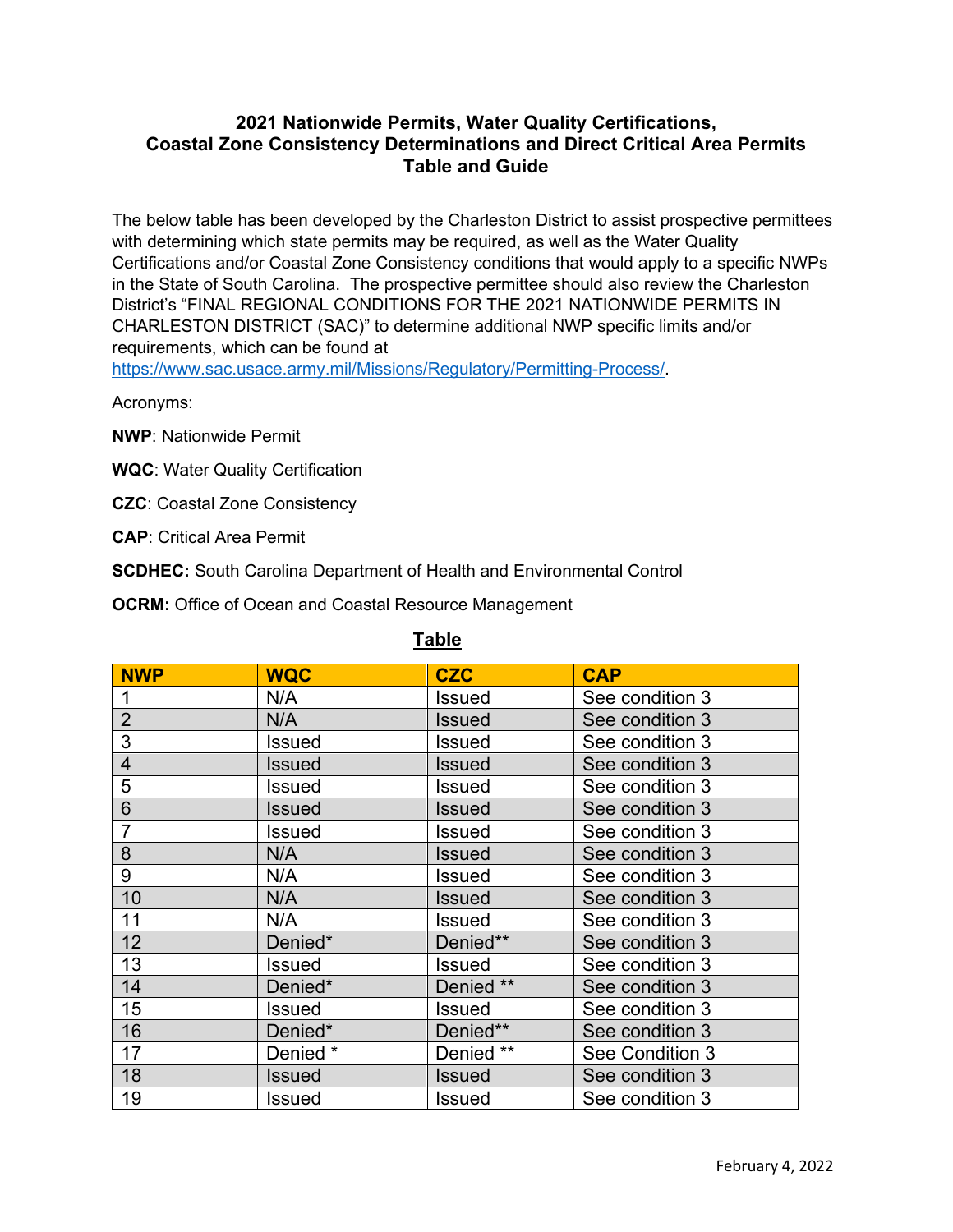| <b>NWP</b> | <b>WQC</b>      | <b>CZC</b>      | <b>CAP</b>      |
|------------|-----------------|-----------------|-----------------|
| 20         | <b>Issued</b>   | <b>Issued</b>   | See condition 3 |
| 21         | Denied*         | Denied**        | See condition 3 |
| 22         | <b>Issued</b>   | <b>Issued</b>   | See condition 3 |
| 23         | Denied *        | Denied**        | See condition 3 |
| 24         | N/A             | Denied**        | See condition 3 |
| 25         | <b>Issued</b>   | <b>Issued</b>   | See condition 3 |
| 27         | <b>Issued</b>   | <b>Issued</b>   | See condition 3 |
| 28         | N/A             | Issued          | See condition 3 |
| 29         | Denied*         | Denied**        | See condition 3 |
| 30         | <b>Issued</b>   | <b>Issued</b>   | See condition 3 |
| 31         | <b>Issued</b>   | <b>Issued</b>   | See condition 3 |
| 32         | Issued          | <b>Issued</b>   | See condition 3 |
| 33         | <b>Issued</b>   | <b>Issued</b>   | See condition 3 |
| 34         | Denied*         | Denied**        | See condition 3 |
| 35         | N/A             | Denied**        | See condition 3 |
| 36         | <b>Issued</b>   | <b>Issued</b>   | See condition 3 |
| 37         | Issued          | <b>Issued</b>   | See condition 3 |
| 38         | <b>Issued</b>   | <b>Issued</b>   | See condition 3 |
| 39         | Denied*         | Denied**        | See condition 3 |
| 40         | Issued, no      | Issued, no      | See condition 3 |
|            | conditions      | conditions      |                 |
| 41         | <b>Issued</b>   | <b>Issued</b>   | See condition 3 |
| 42         | Issued, no      | Denied**        | See condition 3 |
|            | conditions      |                 |                 |
| 43         | See condition 1 | See condition 1 | See condition 3 |
| 44         | Denied*         | Denied**        | See condition 3 |
| 45         | <b>Issued</b>   | <b>Issued</b>   | See condition 3 |
| 46         | Denied*         | Denied**        | See condition 3 |
| 48         | Issued, no      | Issued, no      | See condition 3 |
|            | conditions      | conditions      |                 |
| 49         | Denied*         | Denied**        | See condition 3 |
| 50         | Denied*         | Denied**        | See condition 3 |
| 51         | See condition 2 | Denied**        | See condition 3 |
| 52         | See condition 2 | See condition 2 | See condition 3 |
| 53         | <b>Issued</b>   | Issued          | See condition 3 |
| 54         | Denied*         | Denied**        | See condition 3 |
| 55         | Not applicable  | Denied**        | See condition 3 |
| 56         | Not applicable  | Denied**        | See condition 3 |
| 57         | Denied*         | Denied**        | See condition 3 |
| 58         | Denied*         | Denied**        | See condition 3 |
| 59         | Denied*         | Denied**        | See condition 3 |